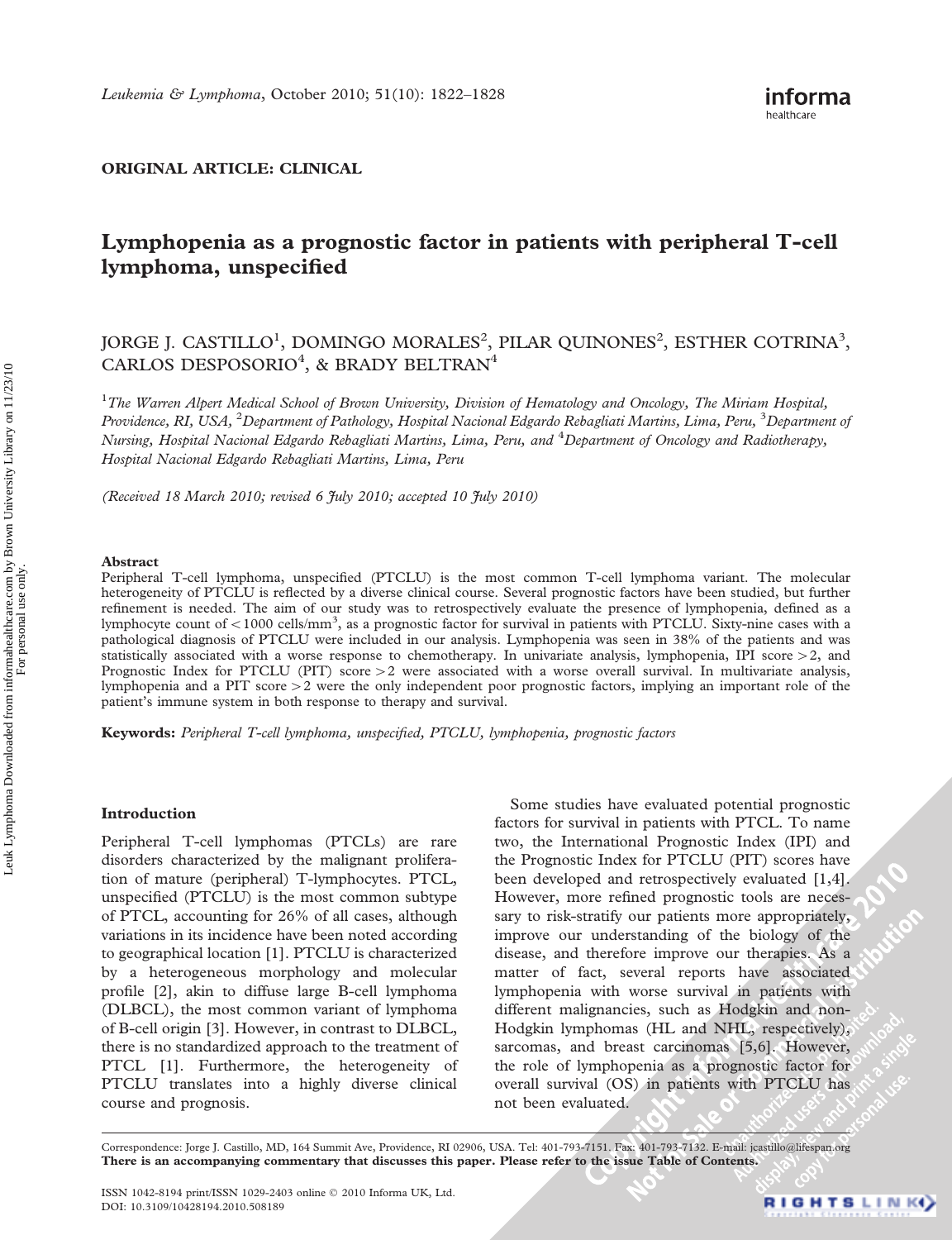The primary objective of our study was to retrospectively evaluate the presence of lymphopenia, defined as an absolute lymphocyte count (ALC) of  $<$  1000 cells/mm<sup>3</sup>, as a prognostic factor for OS in patients newly diagnosed with PTCLU. A secondary objective was to compare the clinical characteristics of patients with PTCLU according to their ALC.

### Patients and methods

# Case selection

From January 1998 to December 2007, patients with a pathological diagnosis of PTCLU were identified at the Hospital Nacional Edgardo Rebagliati Martins, in Lima, Peru. Pathological samples were retrieved, reviewed by two expert hematopathologists (D.M. and P.Q.), and reclassified, if necessary, according to the 2008 World Health Organization (WHO) 'Classification of tumors of the haematopoietic and lymphoid tissues' [3]. Patients younger than 18 years or with pathological diagnosis of a different, specified systemic PTCL, such as adult T-cell leukemia/ lymphoma, anaplastic large cell lymphoma, angioimmunoblastic lymphoma, or nasal natural killer (NK)/T-cell lymphoma, were excluded. Patients with primary cutaneous PTCL variants were also excluded. The study protocol was reviewed and approved by the Hospital Nacional Edgardo Rebagliati Martins' Institutional Review Board.

# Data gathering

Clinical data were gathered from the medical records of the selected patients. Clinical parameters included age ( $>60$  or  $\leq 60$  years), gender (male or female), B symptoms (present or absent), Eastern Cooperative Oncology Group (ECOG) performance status (52 or  $\geq$ 2), lactate dehydrogenase (LDH) levels (normal or elevated), hemoglobin levels (<10 or  $\geq$ 10 g/dL), albumin levels ( $<$ 3.5 or  $\geq$ 3.5 g/dL),  $\beta_2$ -microglobulin levels ( $<$ 3.4 or  $\geq$ 3.4 mg/L), number of extranodal sites ( $>1$  or  $\leq$ 1), bone marrow involvement by lymphoma (present or absent), Ann Arbor clinical stage (early [1 and 2] or advanced [3 and 4]), ALC  $(<1000 \text{ or } \ge 1000 \text{ cells/mm}^3)$ , IPI score (low [1 and 2] or high [3 and 4]), PIT score (low [1 and 2] or high [3 and 4]), administration of chemotherapy (yes or no), response to chemotherapy (complete [CR], partial [PR], or no [NR]), final outcome (dead or alive), and OS in months.

#### Statistical analysis

Clinicopathological data are presented using descriptive statistics. Continuous variables were dichotomized, as shown above, to facilitate their analysis. The  $\chi^2$  test was used to compare clinical characteristics between groups according to the ALC. OS was defined as the lapse of time in months between the date of diagnosis and the date of last follow-up or death. For univariate survival analysis, the Kaplan–Meier method for incomplete observations was used. The estimated survival curves were compared using the log-rank test. The Cox proportional-hazard regression method was used to perform multivariate survival analysis. All reported p-values are two-sided, and were considered significant if less than 0.05. Calculations and graphics were obtained using the statistical software MedCalc, version 11.3.3.0 (Mariakerke, Belgium).

# **Results**

## General characteristics

The main clinical characteristics of the 69 patients included in our study are shown in Table I. The median follow-up for the entire group was 24 months (range 1–66 months). The median age was 58 years (range 24–87 years), with a slight male predominance with a male-to-female ratio of 1.2:1. The median lymphocyte count was  $1350$  cells/mm<sup>3</sup> (range  $59-27$  518 cells/mm<sup>3</sup>), and the median hemoglobin level was 10.9 g/dL (range 5.9–15.5 g/dL). The median albumin level was 3.1 g/dL (range 1.9–4.8 g/dL), and the median  $\beta_2$ -microglobulin level was 3.2 mg/L (range 1– 27.7 mg/L). With regard to the IPI score,  $14$  (25%), 12 (22%), 16 (29%), and 13 (24%) patients had low, low-intermediate, high-intermediate, and high risk scores, respectively. In regard to the PIT score, seven (13%), 14 (26%), 15 (28%), and 18 (33%) patients had scores of 0, 1, 2 and 3–4 points, respectively.

Thirty-seven patients (54%) from our cohort received chemotherapy. The majority of the remaining 32 patients (46%) were not treated due to a poor performance status or rapid progression of the disease. In fact, 21 of these patients (66%) died within 30 days of their initial diagnosis. From the 37 patients who underwent chemotherapy, 32 patients (86%) received CHOP-based chemotherapy (cyclophosphamide, doxorubicin, vincristine, prednisone). Response data were available in 36 patients (97%); the overall response rate was 61%, with a CR rate of 47% and a PR rate of 14%; no response to chemotherapy was seen in 39% of patients. At the time of this report, 37 patients (54%) had deceased, the large majority (76%) due to lymphoma progression.

#### Lymphopenia in PTCLU

The incidence of lymphopenia in the studied population was 38%. A comparison of the clinical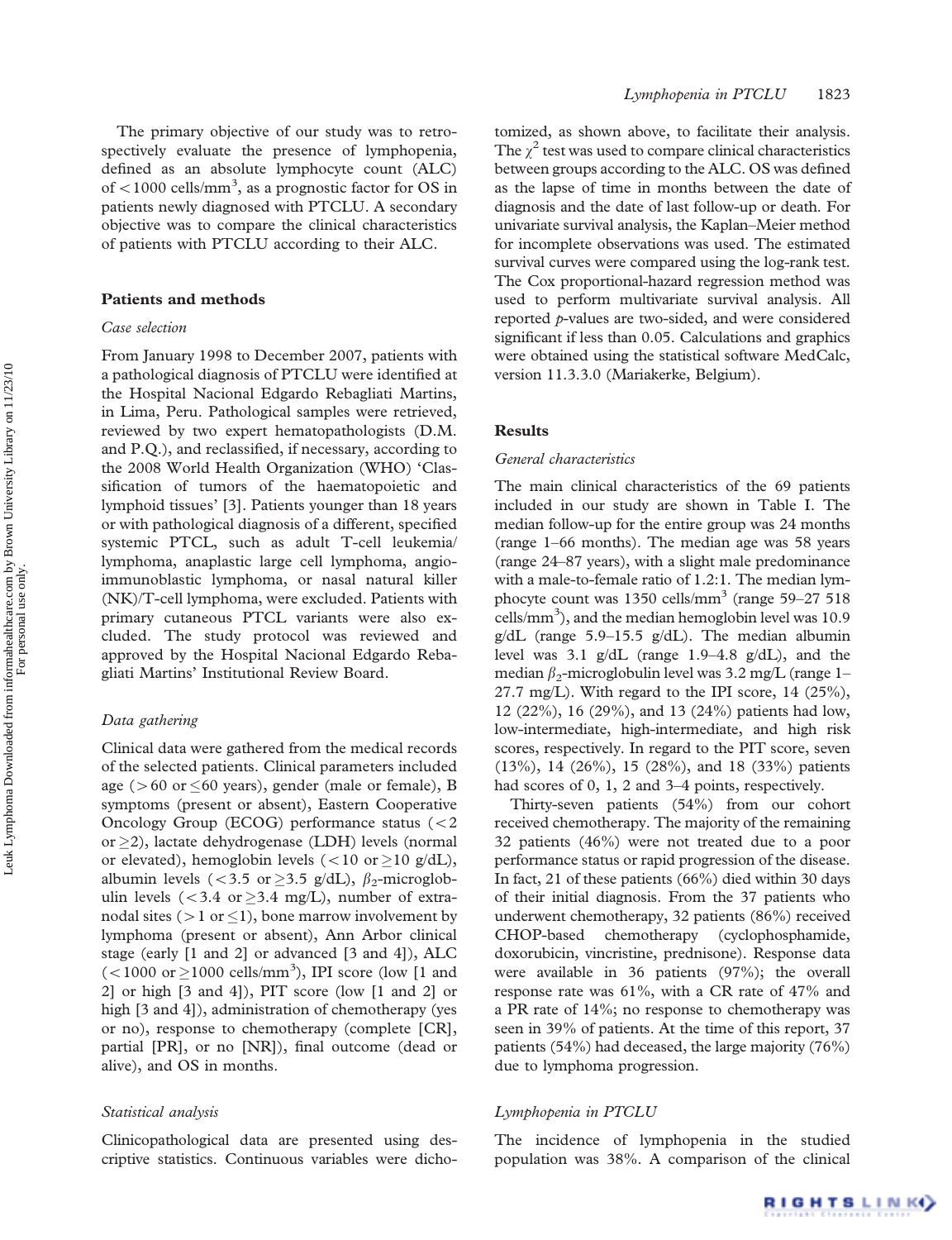Table I. General characteristics and univariate overall survival analysis of 69 patients with a diagnosis of PTCLU.

| Characteristic                 | Number<br>$(\% )$ | Median<br>OS<br>(months) | <b>HR</b><br>$(95\% \text{ CI})$ | $p-$<br>Value |
|--------------------------------|-------------------|--------------------------|----------------------------------|---------------|
|                                |                   |                          |                                  |               |
| Age                            |                   |                          |                                  |               |
| Older                          | 33 (48%)          | 10                       | $1.3(0.7-2.6)$                   | 0.34          |
| than 60                        |                   |                          |                                  |               |
| Younger                        | 36 (52%)          | 13                       | 1.0                              |               |
| than 60<br>Performance status  |                   |                          |                                  |               |
| ECOG > 1                       | 34 (53%)          | 2                        | $3.4(1.8-6.7)$                   | < 0.0001      |
| ECOG < 2                       | 30 (47%)          | 59                       | 1.0                              |               |
| LDH level                      |                   |                          |                                  |               |
| Elevated                       | 33 (57%)          | 3                        | $2.6(1.3-5.3)$                   | 0.006         |
| Normal                         | 25 (43%)          | NR                       | 1.0                              |               |
| Extranodal sites               |                   |                          |                                  |               |
| $>1$ site                      | 15(22%)           | 10                       | $1.2(0.5-2.8)$                   | 0.59          |
| $0-1$ site                     | 54 (78%)          | 10                       | 1.0                              |               |
| Clinical stage                 |                   |                          |                                  |               |
| Advanced                       | 45(65%)           | 10                       | $1.4(0.8-2.8)$                   | 0.24          |
| Early                          | 24 (35%)          | 20                       | 1.0                              |               |
| Bone marrow involvement        |                   |                          |                                  |               |
| Positive                       | 16(23%)           | 10                       | $1.1(0.5-2.2)$                   | 0.93          |
| Negative                       | 53 (77%)          | 13                       | 1.0                              |               |
| Presence of B symptoms         |                   |                          |                                  |               |
| Positive                       | 46 (67%)          | 10                       | $1.4(0.7-3.0)$                   | 0.29          |
| Negative                       | 23 (33%)          | 20                       | 1.0                              |               |
| Hemoglobin level               |                   |                          |                                  |               |
| $<$ 10 g/dL                    | 23 (34%)          | 5                        | $1.7(0.8-3.6)$                   | 0.10          |
| $>10$ g/dL                     | 45 (66%)          | 20                       | 1.0                              |               |
| Albumin level                  |                   |                          |                                  |               |
| $<$ 3.5 g/dL                   | 24 (63%)          | 3                        | $2.1(0.9-4.9)$                   | 0.10          |
| $>3.5$ g/dL                    | 14 (37%)          | 20                       | 1.0                              |               |
| $\beta_2$ -Microglobulin level |                   |                          |                                  |               |
| $>3.4$ mg/L                    | 18 (46%)          | 3                        | $1.5(0.6-3.8)$                   | 0.33          |
| $<$ 3.4 mg/L                   | 21 (54%)          | 12                       | 1.0                              |               |
| IPI score                      |                   |                          |                                  |               |
| Score $3-4$                    | 36 (54%)          | 3                        | $2.9(1.5-5.9)$                   | 0.0001        |
| Score $1-2$                    | 31 (46%)          | 59                       | 1.0                              |               |
| PIT score                      |                   |                          |                                  |               |
| Score 3-4                      | 34 (51%)          | 3                        | $3.2(1.6-6.7)$                   | 0.0001        |
| Score $1-2$                    | 32 (49%)          | 59                       | 1.0                              |               |
| Absolute lymphocyte count      |                   |                          |                                  |               |
| < 1000                         | 26 (38%)          | 1                        | $3.3(1.6-6.9)$                   | < 0.0001      |
| $\text{cells/mm}^3$            |                   |                          |                                  |               |
| >1000                          | 43 (62%)          | 59                       | 1.0                              |               |
| $\text{cells/mm}^3$            |                   |                          |                                  |               |

PTCLU, peripheral T-cell lymphoma, unspecified; ECOG, Eastern Cooperative Oncology Group; LDH, lactate dehydrogenase; IPI, International Prognostic Index; PIT, Prognostic Index for PTCLU; HR, hazard ratio; CI, confidence interval; NR, not reached.

characteristics of patients with PTCLU according to their ALC is shown in Table II. Lymphopenia was not statistically associated with any clinical variable, such as age, performance status, LDH, hemoglobin, albumin, or  $\beta_2$ -microglobulin level, number of extranodal sites, clinical stage, bone marrow involvement, presence of B symptoms, and IPI or PIT score; however, there was a statistically significant correla-

Table II. Comparison of clinical characteristics according to absolute lymphocyte count (ALC).

| Characteristic                 | ALC ${\geq}1000$<br>cells/mm <sup>3</sup> $(n)$ | ALC < 1000<br>cells/mm <sup>3</sup> $(n)$ | $p-$<br>Value |
|--------------------------------|-------------------------------------------------|-------------------------------------------|---------------|
| Age                            |                                                 |                                           |               |
| Older than 60                  | 20 (61%)                                        | 13 (39%)                                  | 0.97          |
| Younger than 60                | 23 (64%)                                        | 13 (36%)                                  |               |
| Performance status             |                                                 |                                           |               |
| ECOG > 1                       | 20 (59%)                                        | 14 (41%)                                  | 0.70          |
| ECOG < 2                       | 20 (67%)                                        | 10 (33%)                                  |               |
| LDH level                      |                                                 |                                           |               |
| Elevated                       | 17(52%)                                         | 16(48%)                                   | 0.19          |
| Normal                         | 18 (72%)                                        | 7(28%)                                    |               |
| Extranodal sites               |                                                 |                                           |               |
| $>1$ site                      | $9(60\%)$                                       | $6(40\%)$                                 | 0.93          |
| $0-1$ site                     | 34 (63%)                                        | 20 (37%)                                  |               |
| Clinical stage                 |                                                 |                                           |               |
| Advanced                       | 27 (60%)                                        | 18 (40%)                                  | 0.78          |
| Early                          | 16(67%)                                         | 8(33%)                                    |               |
| Bone marrow involvement        |                                                 |                                           |               |
| Positive                       | 10(63%)                                         | 6(37%)                                    | 0.78          |
| Negative                       | 33 (62%)                                        | 20 (38%)                                  |               |
| Presence of B symptoms         |                                                 |                                           |               |
| Positive                       | 26 (57%)                                        | 20 (43%)                                  | 0.25          |
| Negative                       | 17(74%)                                         | 6(26%)                                    |               |
| Hemoglobin level               |                                                 |                                           |               |
| $<$ 10 g/dL                    | 14 (61%)                                        | 9(39%)                                    | 0.88          |
| $>10$ g/dL                     | 28 (62%)                                        | 17 (38%)                                  |               |
| Albumin level                  |                                                 |                                           |               |
| $<$ 3.5 g/dL                   | 14 (58%)                                        | 10(42%)                                   | 0.65          |
| $>3.5$ g/dL                    | 10 (71%)                                        | 4(29%)                                    |               |
| $\beta_2$ -Microglobulin level |                                                 |                                           |               |
| $>3.4$ mg/L                    | $10(56\%)$                                      | 8(44%)                                    | 0.94          |
| $<$ 3.4 mg/L                   | 13 $(62%)$                                      | 8 (38%)                                   |               |
| IPI score                      |                                                 |                                           |               |
| Score 3-4                      | 20(56%)                                         | 16 (44%)                                  | 0.44          |
| Score $1-2$                    | 21 (68%)                                        | 10 (32%)                                  |               |
| PIT score                      |                                                 |                                           |               |
| Score 3-4                      | 18 (53%)                                        | 16(47%)                                   | 0.18          |
| Score $1-2$                    | 23 (72%)                                        | 9(28%)                                    |               |
| Response to chemotherapy       |                                                 |                                           |               |
| Complete response              | 15 (88%)                                        | 2(16%)                                    | $0.02*$       |
| Partial response               | $4(80\%)$                                       | $1(20\%)$                                 |               |
| No response                    | $7(50\%)$                                       | $7(50\%)$                                 |               |

ECOG, Eastern Cooperative Oncology Group; LDH, lactate dehydrogenase; IPI, International Prognostic Index; PIT, Prognostic Index for peripheral T-cell lymphoma, unspecified; ACT, absolute lymphocyte count.

\*p-Value for trend.

tion between lymphopenia and a poor response to chemotherapy ( $p = 0.02$ ).

### Survival analysis

The median OS for the entire group  $(n = 69)$  was 10 months [Figure 1(A)]. In univariate analysis (Table I), a high IPI score (score  $>$  2), a high PIT score (score  $>$  2), and lymphopenia at presentation were associated with a worse OS in patients with PTCLU, with  $p$ -values of 0.0001, 0.0001, and <0.0001,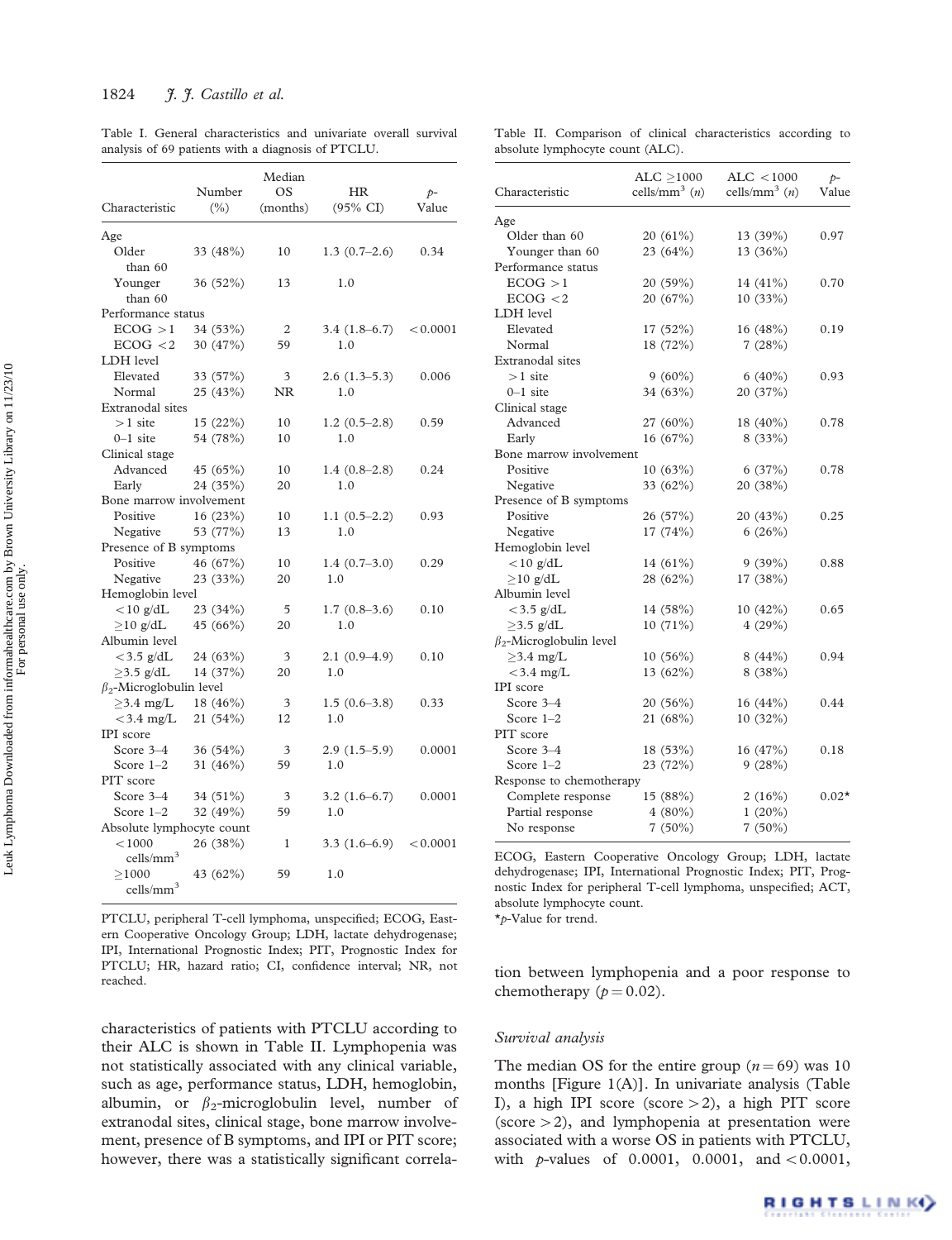

Figure 1. Kaplan–Meier survival estimates in 69 newly diagnosed patients with peripheral T-cell lymphoma, unspecified (PTLCU) for the whole group (A), and according to the International Prognostic Index score (B), Prognostic Index for PTCLU (C), and absolute lymphocyte count (D).

respectively [Figures 1(B), 1(C), and 1(D), respectively]. Hemoglobin levels  $<$  10 g/dL and albumin levels  $<$  3.5 g/dL showed a statistical trend toward a worse OS ( $p = 0.10$  each). In multivariate analysis, a high PIT score and lymphopenia at presentation were independent prognostic factors for worse OS, with hazard ratios (HRs) of 4.8 (95% confidence interval [CI] 2.0–11.7) and 4.0 (95% CI 1.9–8.3), respectively.

Patients treated with chemotherapy  $(n = 37)$  had a longer OS than patients not receiving chemotherapy (59 months vs. 1 month,  $p < 0.0001$ ) [Figure 2(A)]. In univariate analysis including only patients treated with chemotherapy, a high IPI score, a high PIT score, and lymphopenia at presentation remained associated with a worse prognosis, with  $p$ -values of 0.001, 0.0004, and 0.01, respectively [Figures 2(B),  $2(C)$ , and  $2(D)$ , respectively]. In multivariate analysis, a high PIT score and lymphopenia at presentation were independent poor prognostic factors for OS, with HRs of 9.3 (95% CI 2.2–39.5) and 3.5 (95% CI 1.0–12.0), respectively.

## **Discussion**

PTCLU is the most common subtype of systemic PTCL seen worldwide [1]. Several clinical and pathological factors, such as age, clinical stage, performance status, bone marrow involvement, and Ki-67 expression, have been associated with prognosis, and few prognostic tools have been developed. Gallamini and colleagues developed the PIT score, a prognostic score to risk-stratify patients with PTCLU; the PIT score uses clinical variables (i.e. age, performance status, LDH level, and bone marrow involvement) to subdivide patients into four different risk categories [4]. More recently, Went and colleagues developed a clinicopathological index which has also shown prognostic value, with addition of the immunohistochemical expression of Ki-67 to other clinical factors (i.e. age, performance status, and LDH level) [7]. Given the inherent heterogeneity of PTCLU, it is likely that further refinement is necessary for risk-stratification purposes. Our study adds to the existing body of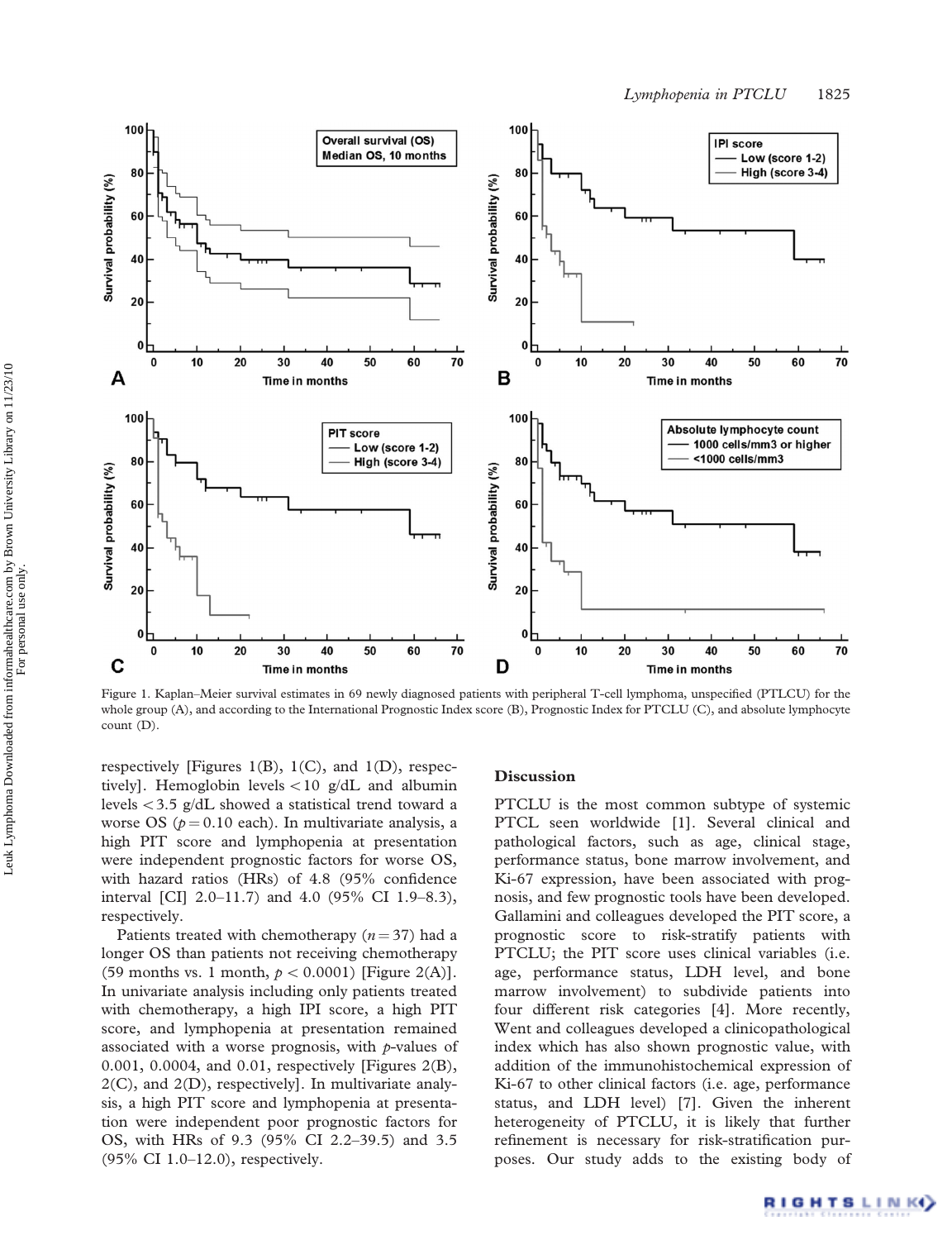

Figure 2. Kaplan–Meier survival estimates in 69 newly diagnosed patients with peripheral T-cell lymphoma, unspecified (PTLCU) according to therapy received (A), and in 37 patients with PTCLU treated with chemotherapy according to the International Prognostic Index score (B), Prognostic Index for PTCLU (C), and absolute lymphocyte count (D).

literature by identifying an easy-to-use prognostic marker such as ALC at presentation, prior to administration of chemotherapy.

The observed incidence of lymphopenia at lymphoma presentation in our population was 38%. This is in concordance with prior reports in other lymphoma subtypes, in which the incidence of lymphopenia has ranged from 20 to 50% [6,8,9]. Interestingly, the highest incidence of lymphopenia was described in a study of patients with a diagnosis of angioimmunoblastic T-cell lymphoma (AITL) [10]. The reasons for this degree of variability are likely multifactorial, since infections, post-surgical state, autoimmune disorders, and use of steroids may play a role; however, the lack of uniformity on the definition of ALC seems to be the most important factor.

Lymphopenia has been associated with poor survival in other lymphoproliferative disorders. In 1998, the International Prognostic Factors Project on Advanced Hodgkin's Disease evaluated over 5000 patients with advanced Hodgkin disease provided from 25 different institutions, and included lymphopenia, defined as an ALC of less than 600 cells/mm<sup>3</sup>, as part of their prognostic score [5]. A more recent study evaluated the abovementioned score in 379 patients with Hodgkin lymphoma to predict their survival after autologous stem cell transplant; in this study, lymphopenia was again independently associated with event-free survival (EFS) and OS [11]. However, a smaller study focusing on the prognostic value of ALC in 238 patients with Hodgkin lymphoma at any stage did not find a correlation between lymphopenia and disease-free survival, but the ALC was evaluated as a continuous variable, and no specific cutoff was provided [12]. A more recent study evaluated the role of lymphopenia, defined as ALC  $<$  1000 cells/mm<sup>3</sup>, in the survival of 165 patients with DLBCL [9]; in a multivariate analysis, lymphopenia was associated with poorer OS, independent of the IPI score. Similarly, Kim and colleagues demonstrated that lymphopenia was an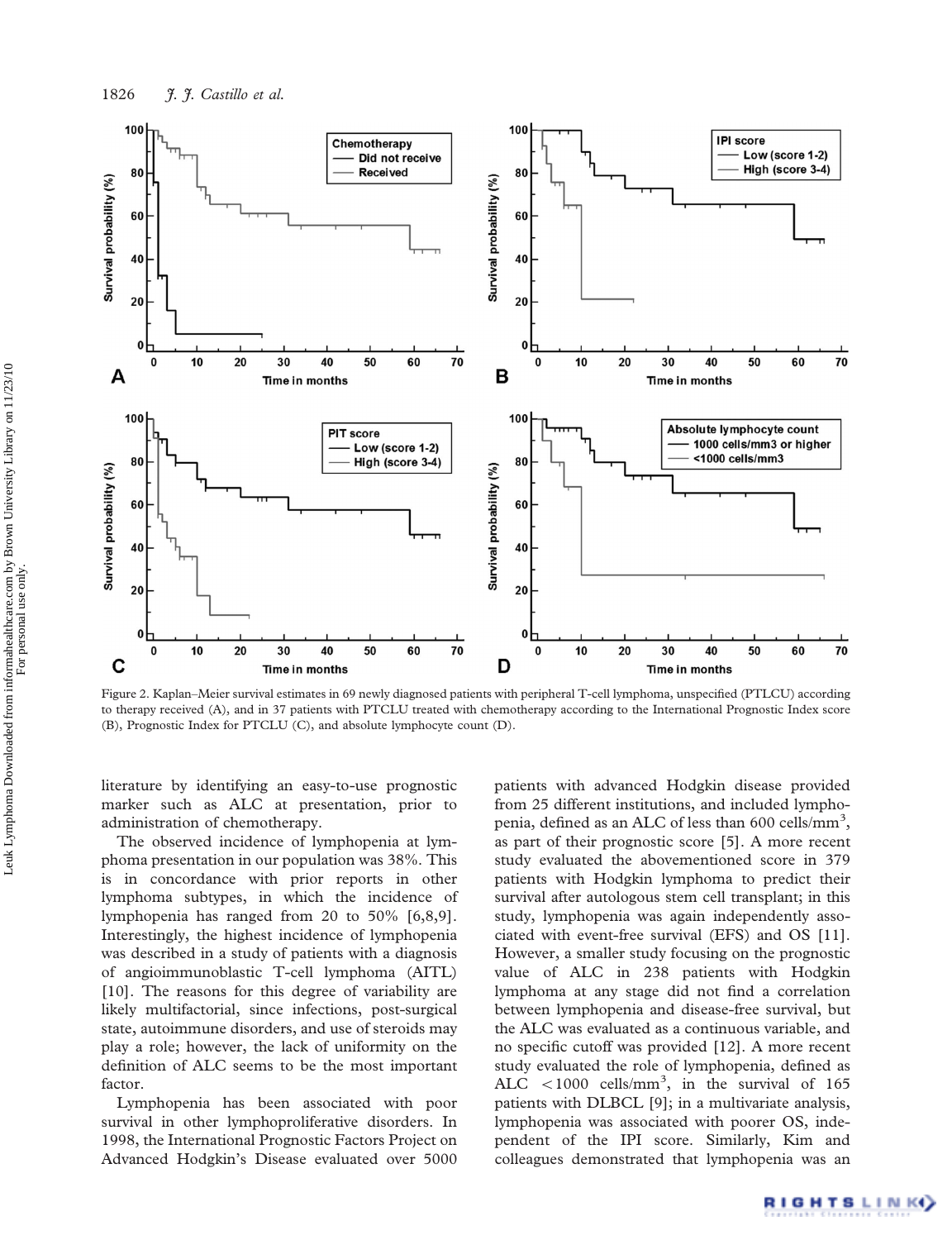independent prognostic factor for EFS and OS in 223 patients with DLBCL [13]. More recent studies have found similar results in patients with DLBCL [14,15]. Finally, a large study by Ray-Coquard and colleagues evaluated lymphopenia as a prognostic factor for OS in 802 patients, of whom 322 had NHL [6]. Lymphopenia was an independent prognostic factor for progression-free survival and OS, although no data on NHL subtype were available. Furthermore, lymphopenia has also shown prognostic value in follicular lymphoma, plasma cell myeloma, acute leukemias, and stem cell transplant for hematologic malignancies [16–19]. To our knowledge, this is the first study evaluating lymphopenia as a prognostic factor in PTCLU. Our study shows that lymphopenia, defined as an ALC  $<$  1000 cells/mm<sup>3</sup>, is an independent prognostic factor for OS in patients with a diagnosis of PTCLU. This is a novel finding that, we believe, deserves to be further explored.

Reasons for the association between lymphopenia and worse survival observed in patients with PTCLU are currently unclear and, based on the results of this study, deserve further attention. Several theories can explain the above findings. First, lymphopenia has been associated with an increased risk of developing febrile neutropenia during chemotherapy [8], which in turn can adversely affect survival. Unfortunately, the rates of febrile neutropenia were not available in our population. Second, the ALC may be a reflection of the overall immune status of the patient; hence, lymphopenia could be the harbinger of a crippled immune system, which could be associated with worse response to chemotherapy and survival [13]. Our study shows that the only clinical variable associated with lymphopenia was response to chemotherapy, supporting this theory. Third, the depletion or stimulation of specific lymphocyte subsets may be attributed as responsible for worse or improved responses and survival, respectively. For example, Plonquet and colleagues showed that higher absolute NK-cell counts prior to chemotherapy were associated with improved survival in patients with DLBCL enrolled in the LNH988B3 trial of the Groupe d'Etude des Lymphomes de l'Adulte (GELA) [20].

Another area of intense research has focused on the biology and function of regulatory T-cells (Tregs), which would play a transcendental role in tumor immunity. Proper identification and targeting of T-regs could provide clinicians with valuable therapeutic tools against malignancies. We believe the potential prognostic role of lymphopenia in PTCLU is a reflection of the importance of the immune system's role in tumor surveillance. On the same note, multiple biological markers such as albumin level, soluble interleukin-2 receptor

(sIL2R) level and CCR4 expression have shown potential prognostic value [21–23]. Our study found a trend for albumin levels  $<$  3.5 g/dL for prognosis  $(p = 0.10)$ , but, unfortunately, we did not evaluate our patients for CCR4 expression or serum levels of sIL2R. Interestingly, CCR4 expression seems to be in close association with the expression of FOXP3, a T-reg marker [22]. Further research will improve our understanding of the physiology of lymphopenia and its effect on immunosurveillance and the biology of malignancy.

Our study carries several inherent weaknesses, such as its retrospective nature and the small sample used for the analysis. Hence, there is a chance that our conclusions could have been reached by the introduction of selection bias, among others. However, we have used standard statistical techniques to perform comparisons and univariate and multivariate analyses in a non-selected population that received a uniform diagnostic and therapeutic approach.

In conclusion, our study shows that lymphopenia can be present in over one-third of patients with a diagnosis of PTCLU and is a prognostic factor for survival, independent from the PIT score. Prognostic factors are a necessary part of our risk-stratification tools as they would help clinicians set appropriate goals for their therapies. Ideal prognostic factors should be easy to implement and interpret, should be reliable, and, most important, should be validated in large retrospective or, ideally, prospective settings.

# Acknowledgements

Preliminary results of this study were presented at the 51st American Society of Hematology Annual Meeting in New Orleans, Louisiana, 5–8 December 2009.

**Declaration of interest:** The authors report no conflicts of interest. The authors alone are responsible for the content and writing of the paper.

#### References

- 1. Vose J, Armitage J, Weisenburger D. International peripheral T-cell and natural killer/T-cell lymphoma study: pathology findings and clinical outcomes. J Clin Oncol 2008;26:4124– 4130.
- 2. Iqbal J, Weisenburger DD, Greiner TC, et al. Molecular signatures to improve diagnosis in peripheral T-cell lymphoma and prognostication in angioimmunoblastic T-cell lymphoma. Blood 2010;115:1026–1036.
- 3. Swerdlow S, Campo E, Harris N, et al. WHO classification of tumours of the haematopoietic and lymphoid tissues. 4th ed. Lyon: IARC; 2008.
- 4. Gallamini A, Stelitano C, Calvi R, et al. Peripheral T-cell lymphoma unspecified (PTCL-U): a new prognostic model from a retrospective multicentric clinical study. Blood 2004;103:2474–2479.